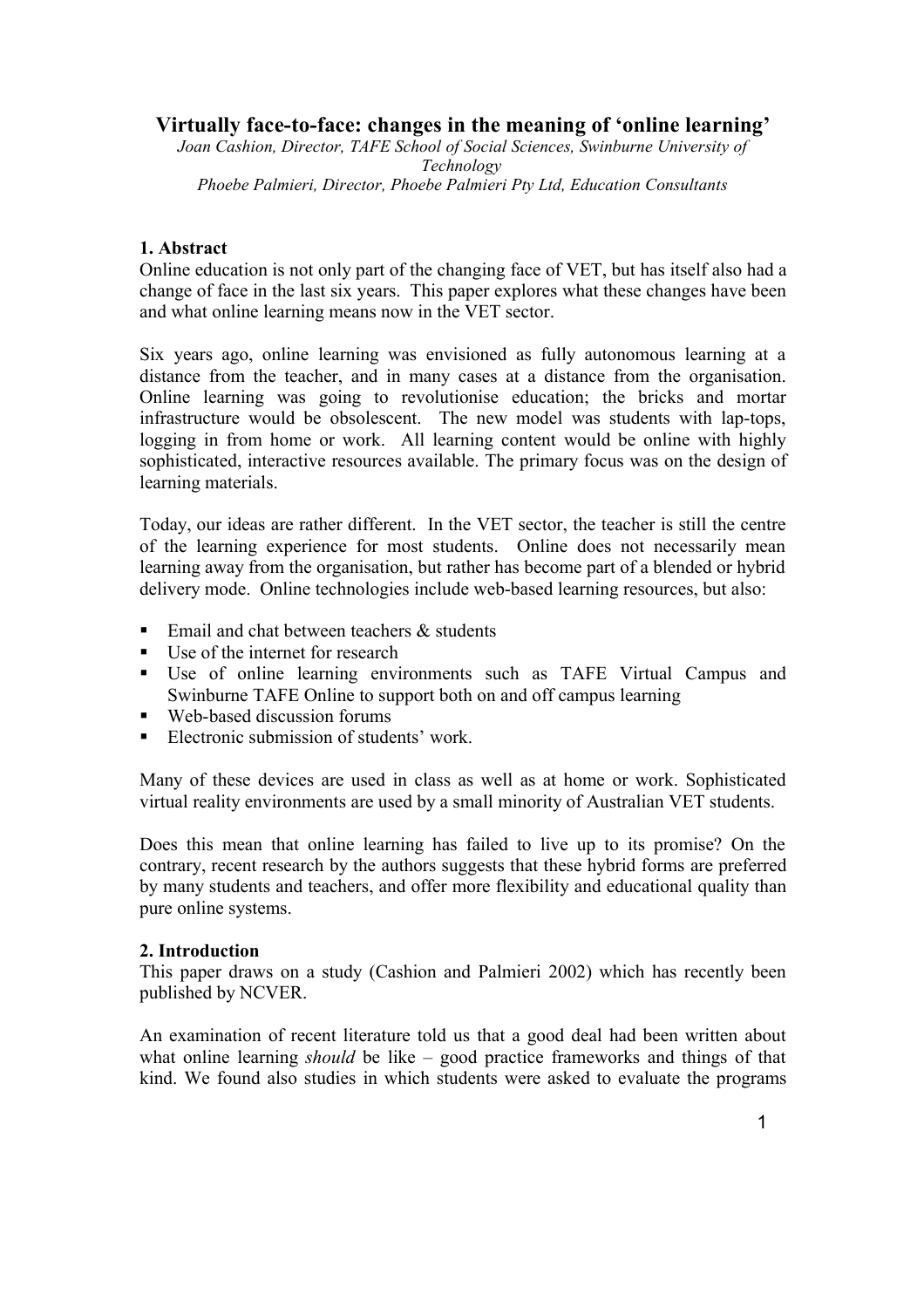they had studied. But we found little, if anything, which asked students what they thought made for a good online learning experience in general.

We decided to conduct an online survey of TAFE students in all states and territories to see what their views would be. We received responses from about 400 students; we also received about 70 responses from a similar survey aimed at educators. We conducted a number of focus groups of educators to provide another dimension. Focus groups with students proved too difficult to arrange, so we interviewed a very small number of students. We asked students to comment on their own experiences, and to give us their opinions about the most important factors that contribute, positively and negatively, to the online learning experience.

The study gave us an insight into students' and educators' views about a number of aspects of online learning. In this paper we will concentrate on one aspect, the place of face to face in relation to online learning, because it is a matter about which we were uncertain as we began the study, and one about which opinions are becoming increasingly clear as time goes on.

In planning the study, we debated hotly about what we meant by 'online' learning. We were uncertain what should be the definition of online study and, in particular, whether we should target only learners who were using purely online methods, or whether we should include those who were using blended or hybrid modes, where online study was mixed with other methods. In the end we decided to include any study method where online systems formed an integral part. This might include the use of online content, and/or interaction with teachers or with other students, by any means that made use of the internet or an intranet. It would not, however, include study where the online component was peripheral, for example if email was used to submit an assignment where the learning and research had been done face to face or using print media. It would, however encompass class-based learning that included online research.

### **3. Online learning as seen in the literature**

A sampling of the literature, mainly of policy documents and frameworks, is offered here to illustrate the changing ways in which online learning is portrayed.

Such changes are to be expected. In the mid to late 1990s, online services were new and exciting, and fired the imagination of many educators. In addition they held out the promise to governments of cost savings – reaching more students for the same cost, and offering a way to reduce reliance on costly bricks and mortar facilities. This hope can now be seen to have been misplaced; online services certainly do extend the range and flexibility, and sometimes the quality, of offerings and techniques, but they are rarely if ever cheaper than more established modes. Some students prefer to study independently online, like the traditional distance student, but many benefit from at greater or lesser degree of face to face contact as part of their study. A further reason for the push towards online programs was the expected influx of courses from large,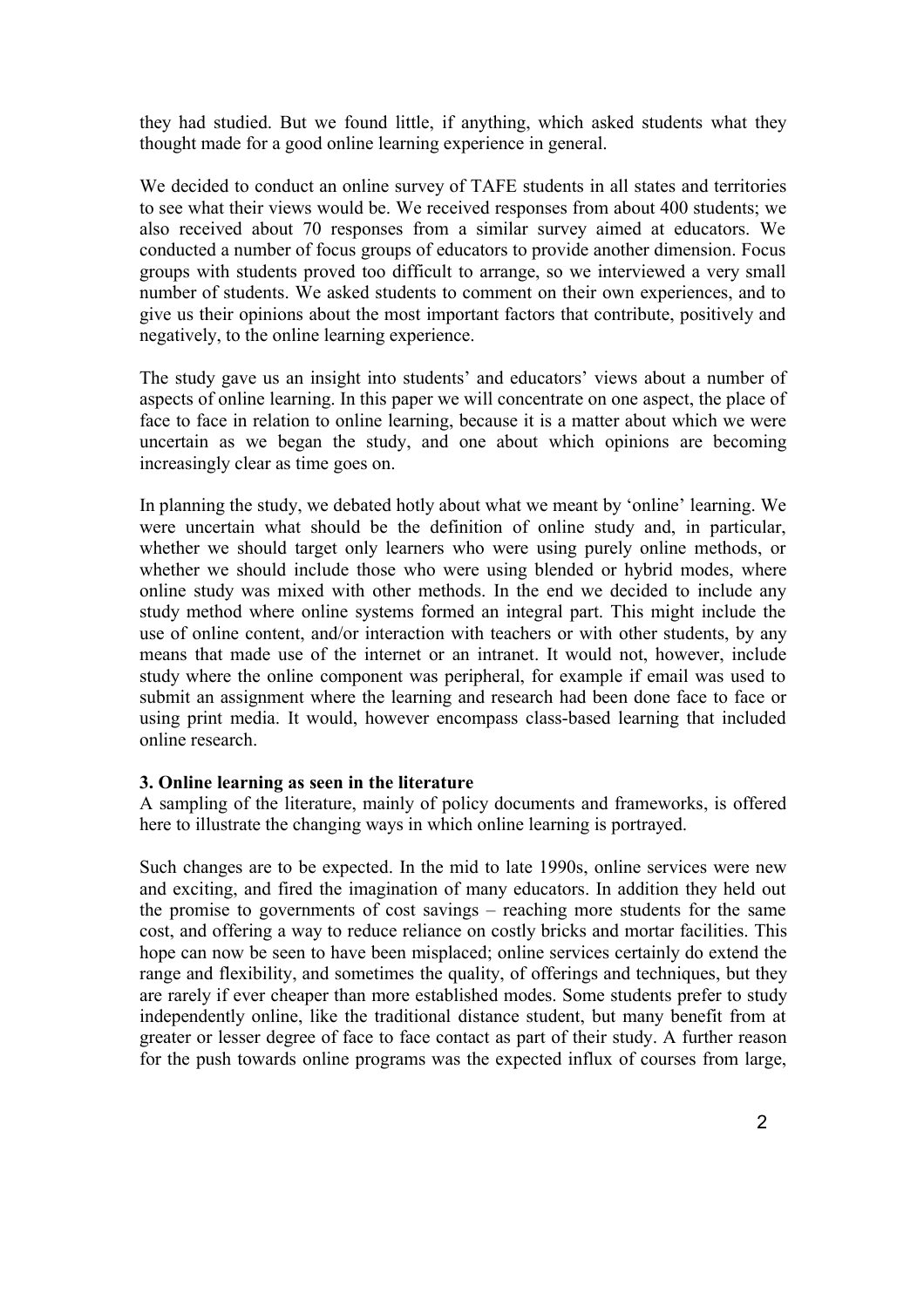prestigious overseas teaching organisations, and the consequent need for preparation to enter the global education market.

The changes that can be noted in the literature are subtle. In recent literature hybrid and blended learning are prominent in discussions. In earlier documents they are not ruled out; but the omission of such discussion often implies that online learning is considered in isolation.

Chizmar and Williams, in discussing the choice of pedagogy, posit as one of the essential questions 'will the pedagogy work over the Internet using a variety of Internet delivery techniques, including Web documents?' (Chizmar and Williams 1997). Again, while not excluding the use of mixed modes, the paper assumes (or at the least, appears to assume) that one or the other mode will be selected.

In many cases, of course, the environment prescribes the orientation of the literature. Online conferences, naturally, are likely to produce papers which concentrate on the technology-based aspects of teaching. Again, however, it is the implicit assumption that the teaching will be *only* online that is notable in hindsight, as in the case of a paper which, in discussing the rapidly expanding number of online courses, suggests that 'such assertions would seem to reinforce the observation that online systems in general and particularly those which are Web based are rapidly being accepted as a legitimate *alternative* to the more traditional methods of teaching' (Corderoy and Lefoe 1997, our emphasis).

A useful study of TAFE online teachers concentrates on the dichotomies between online and classroom teaching. Mixed modes do not figure in the discussion. The closest that can be seen is a quote from a respondent that 'good teaching is good teaching. I believe a good teacher in face-to-face will be a good teacher in the online environment. I suspect good teaching is as much attitude as it is technical skill'. (Kemshal-Bell 2001: 26).

This line of thinking is more clearly marked in government publications such as policy documents and frameworks. In many cases the introduction of online learning is presented not as an expansion of teaching methods, but a move from one form to another.

So, for example, we read that 'it is likely that in the next few years, the shift to online delivery of TAFE products and services will be fuelled by the demands and expectations of clients, who have developed their technological literacy at work or secondary school, or who require delivery at the workplace at convenient times' (Office of Training and Further Education 1998: 5). Again, ANTA's national strategy for VET predicts that 'capital investment will increasingly be shifted from "bricks and mortar" to infrastructure which supports flexible delivery methods, particularly through the use of new technology. National technical guidelines are being developed to ensure that online training delivery is consistent across States/Territories (Australian National Training Authority 1998).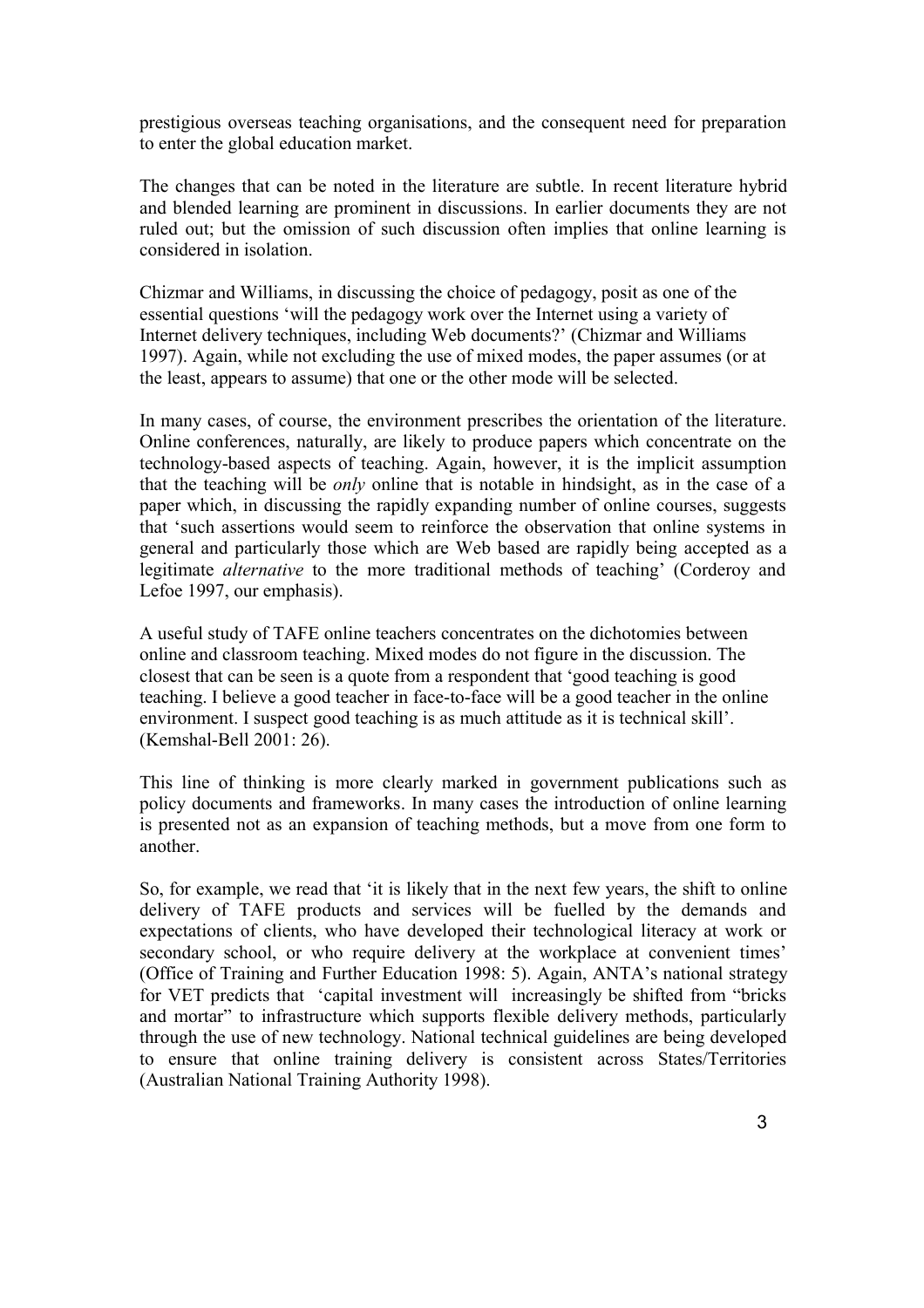A planning framework commissioned by the then Office of Training and Further Education in Victoria suggests that 'some disadvantaged groups prefer to learn in collaborative, communal contexts, which may be in conflict with the move to independent learning using the new technologies' (Mitchell and Bluer 1997: 4). It is interesting to note here the reference to independent learning, which was strongly promoted as desirable at the same time as online learning was seen to be the new panacea.

Similarly, in a series of brief descriptions of online practice produced as a part of the promotion of the Victorian TAFE Virtual Campus, four out of six scenarios discuss purely online or technology-based teaching and learning. The fifth deals with mainly online teaching with a reduced face to face component. The sixth is a description of a learning network. (Office of Training and Further Education 1998).

In an interesting move, there was a tendency to equate flexible learning (constantly the subject of definition and redefinition) with online learning. This is evident in the Australian Flexible Learning Framework, where, for example, the second of seven Guiding Principles places an increase in 'the capacity of VET systems and providers to deliver accessible, flexible and client-focussed training' under the heading of 'Strategic use of new learning technologies' (EdNA VET Advisory Group 2000: 13).

Much of this thinking is connected with notions of the 'information economy' and the consequent push for education to compete in a global economy. So, for example, we read that 'to fully achieve all the economic and social benefits of the information economy, digital technologies, particularly the Internet, will need to be as wide-spread in use as the telephone. The overarching policy task for all VET stakeholders is therefore to encourage the use of the Internet and information technologies where possible and when appropriate to the needs of learners' (EdNA VET Advisory Group  $2000: 6$ ).

Around the turn of the century, online learning lost the shine of the brand-new toy. The technologies advanced to a stage where they were more universal, more robust and easier to use, so that they became an integral part of daily life. At the same time, we recognised that they had limitations as well as strengths. They were not always flexible and they were not always cheap. For people living in non-urban areas, they were sometimes slow and difficult to access as well as expensive. Used alone, they were not ideal for learners who were low in self-motivation and self-discipline. And the feared influx of programs from overseas educational institutions did not occur. This change in perceptions became visible in the language of public documents, as can be seen in the following examples.

A recognition of the possibility of mixing methods has become evident at the level of national and state/territory agencies, as in this Victorian example: 'flexible and online learning is not just for off-campus education. A learner who prefers to engage in classroom based learning should still be offered the convenience of online enrolment,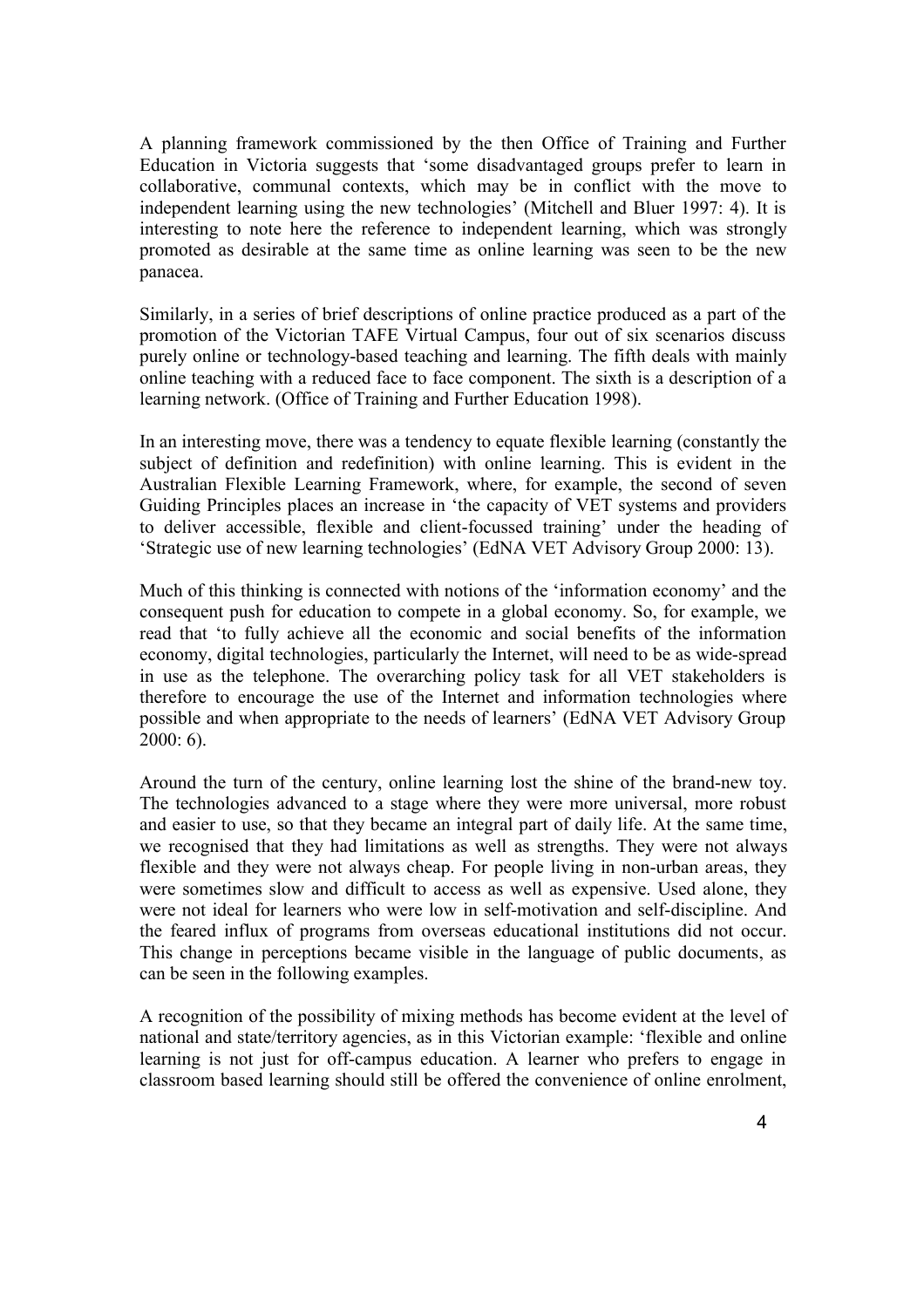submission of assignments, interaction with teachers and fellow learners, access to resources and library catalogues, and access to the full range of student services' (Office of Post Compulsory Education Training and Employment 2000:6).

A case study in the much-quoted report *The Business of Borderless Education* provides an example of this trend in a commercial training environment: 'flagging a greater reliance on online training, Sun plans to use the web for information components, and retain face-to-face classes for social interaction, moving to a hybrid model' (Cunningham et al. 2000: 59).

Zariski and Styles (2000) propose that the solution is to 'mix modes – the online mode should be used for what it is best at, which for these students [undergraduates in legal studies] is for linking material, for research the literature and for (in some cases) discussion'. This view seems to be becoming more prevalent, with the proviso that the most suitable ways of using the online mode will differ between student groups, depending on their level of literacy and computer literacy, whether the program is selfpaced or not, and the nature of the content material, among other factors.

### **5. What learners say about online learning**

In this section, we will discuss what learners (and some educators) told us in our recent study.

As it turned out, the question of boundaries – what is encompassed by the term 'online learning' – provided some interesting data. In various ways, we asked students to contribute to the definition.

We asked students where, in their opinions, does the online learning experience begin and end. This, we felt, was important in assessing the value of online information about programs and teaching institutions. Do students see the online experience as beginning when they first seek information about possible programs, or at a later stage? The majority of learners told us that the online experience began for them at enrolment. Educators, on the other hand, mostly considered that it began with the start of tuition.

The majority of questions in the survey were designed to elicit, by a mixture of agree/disagree type questions and more open-ended questions, students' positive and negative views about the online environment, online communication, online materials, online support, online assessment, online technology, and some other, less classifiable, items.

A generally (but not universally) positive view of online learning emerged from the study. This is not very surprising, given that the respondents were all enrolled students who had been successful enough to complete at least some of their study online, and who had adequate computer skills to answer and submit the online survey.

Eleven factors for quality emerged from the study. These were: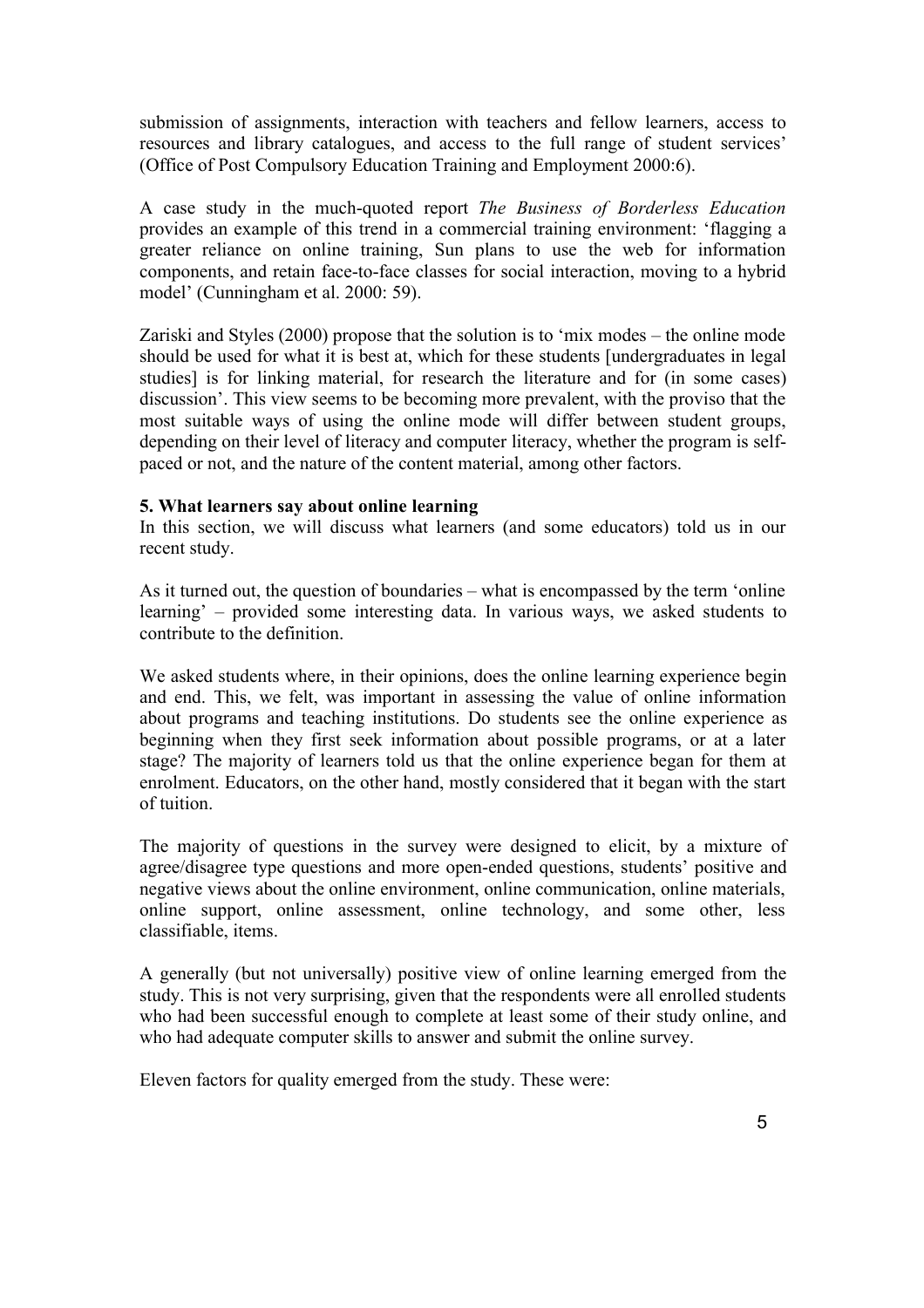| Areas of quality                                   | Student responses |            |
|----------------------------------------------------|-------------------|------------|
|                                                    | Number            | Percentage |
| Flexibility/convenience – time, place, pace        | 79                | 24         |
| Interaction with teacher                           | 50                | 15         |
| Quality of materials and course design             | 48                | 14         |
| Access to a wide range of online resources         | 29                | 9          |
| Online assessment and feedback                     | 22                |            |
| Uses/improves computer/online skills               | 19                | 6          |
| Learning style, reflection, multitask, independent | 19                | 6          |
| learning                                           |                   |            |
| Interaction with other students                    | 18                |            |
| Communication – email, chatrooms                   | 16                |            |
| Ease of use                                        | 11                | 3          |
| Hybrid – balance of face to face and online        | 9                 |            |

#### **Table 1: Factors for quality**

While the number of students who put forward hybrid mode as a critical factor for quality is not especially large, its presence is validated by comments made by other students elsewhere in the survey – for example: 'a highly interactive course that has a good balance between online and [face to face]'. Students who were having problems with their online study suggested that face to face contact might help:

'Face-to-face interaction would help'

'Inclusion of at least one face-to-face [contact]'

'A personal workshop every six weeks – mid-term'

'More support for students in remote areas through the provision of workshops at regular intervals – feedback and encouragement for work submitted'

'A few classes to explain – from the absolute basics!'

As well as face to face interaction, other media were suggested as being helpful. Some respondents felt that print materials should be provided as an alternative or an adjunct to online materials.

For administrative and technical support, too, backup to online systems was suggested. When students are having difficulties with the technology (in setting up their systems or when things go wrong), they will obviously not be able to access an online help system. A telephone helpdesk will clearly be of assistance here. One respondent suggested 'a field officer with full computer knowledge to be available for those unfinancial enough to pay for a computer expert to provide assistance'. It was evident, too, that staff who are likely to talk to students with difficulties need not only the technical understanding of technological or administrative systems, but also the communication skills to help students to solve their problems.

In our focus groups with educators, many participants expressed a preference for hybrid delivery. One suggested that: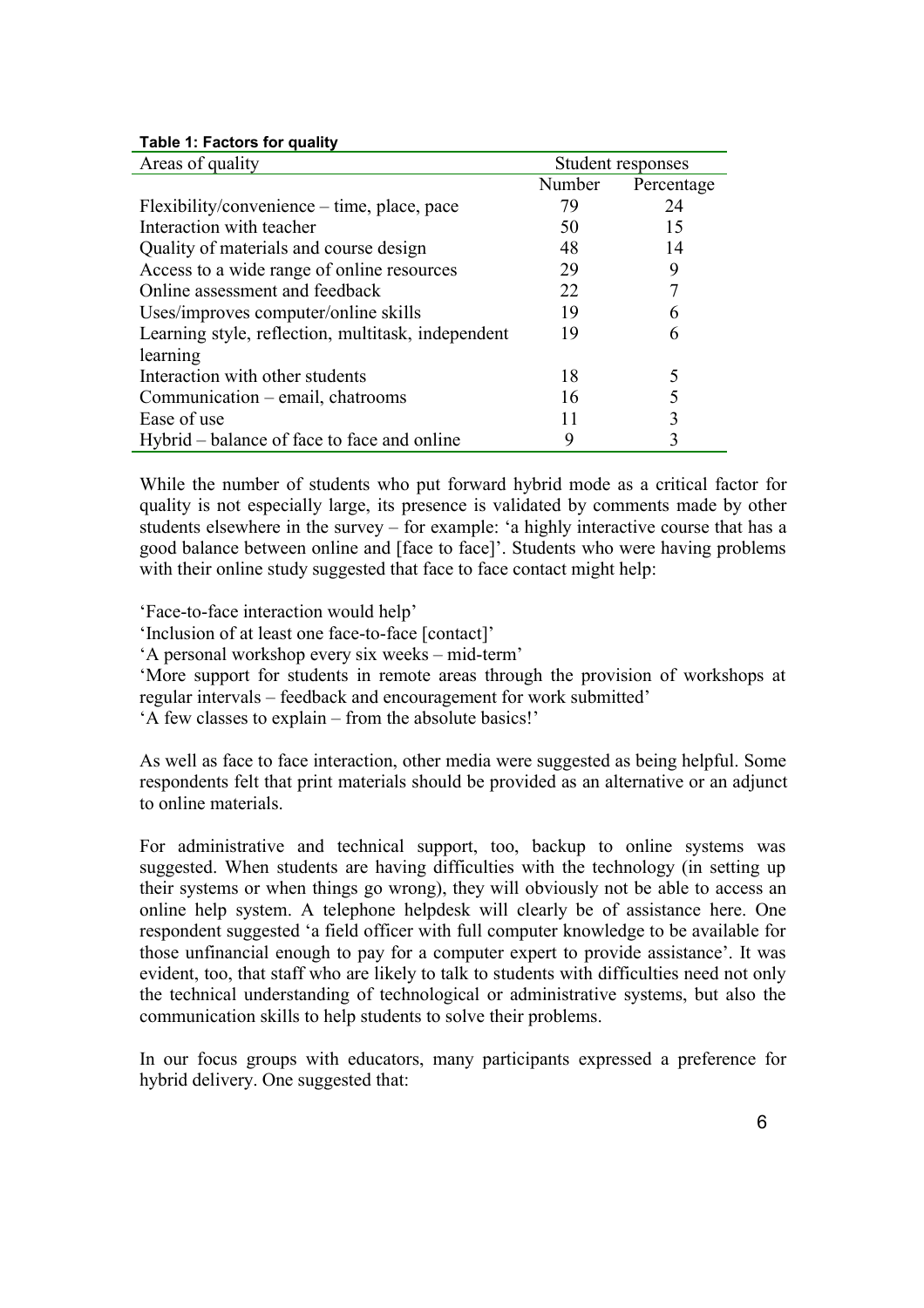'…the learner has to be taken into consideration in deciding whether the whole program should be online or hybrid. Some students can't take to using a computer, or are not motivated for online learning. Face-to-face [teaching] should always be offered as an option.'

One group suggested that there was a tendency to over-stress the importance of online study, declaring that 'online is only part of the learning process'.

Both educators and students considered that the most important time for face to face contact was at the beginning of the program, so that learners could get to know each other and their teachers and build a level of trust and community, and so that initial difficulties could be overcome. This is an interesting counterpoint to the view of Gilly Salmon, who at the NET\*Working 2002 conference stated her opinion that face to face contact should take place, if at all, at the end of the program.

Some respondents, too, valued the telephone. Some teachers told us that students telephoned them to establish a sense of personal contact.

An especially useful time to build in some face to face contact may be at an induction activity. A number of students reported that they had no idea what to expect of their online program when they began it. It became clear to us that very many students need a planned program of induction. They need information about the structure of the program, what will be expected of them, and what they can expect from the teaching institution, the teacher(s) and other staff, and other students. They need to know what support is available to them when they get into difficulties, and how they can gain access to this support. They need to know what hardware and software they should have, how to set it up, and where they may be able to find access to it apart from at home or at work. They need to be certain that their computer skills are adequate for requirements, that they can use the platform and communication devices, upload and download, as required. All this information is required not only at the beginning of the program, but whenever a significant change is made.

None of this is to deny the value of online interaction, particularly since flexibility (of time, place and method) emerged as the number one quality factor. The development of a relationship of mutual trust and respect was valued. Teachers in the focus groups expanded upon this point. They reported their experience that relationships may develop more quickly online than face to face, and more democratically: students are often quick to talk about themselves, and expect their teachers to do the same. They may see the online relationship as more personal than the relationship with a classroom teacher. This can be a challenge to some teachers, who may need to consider the extent to which they wish to reveal details of their own lives.

Students and educators valued some attributes of the Internet that cannot easily be replicated in other forms. One of these was the quantity and richness of resources for the researcher (even though it is necessary to be highly discriminating in the use of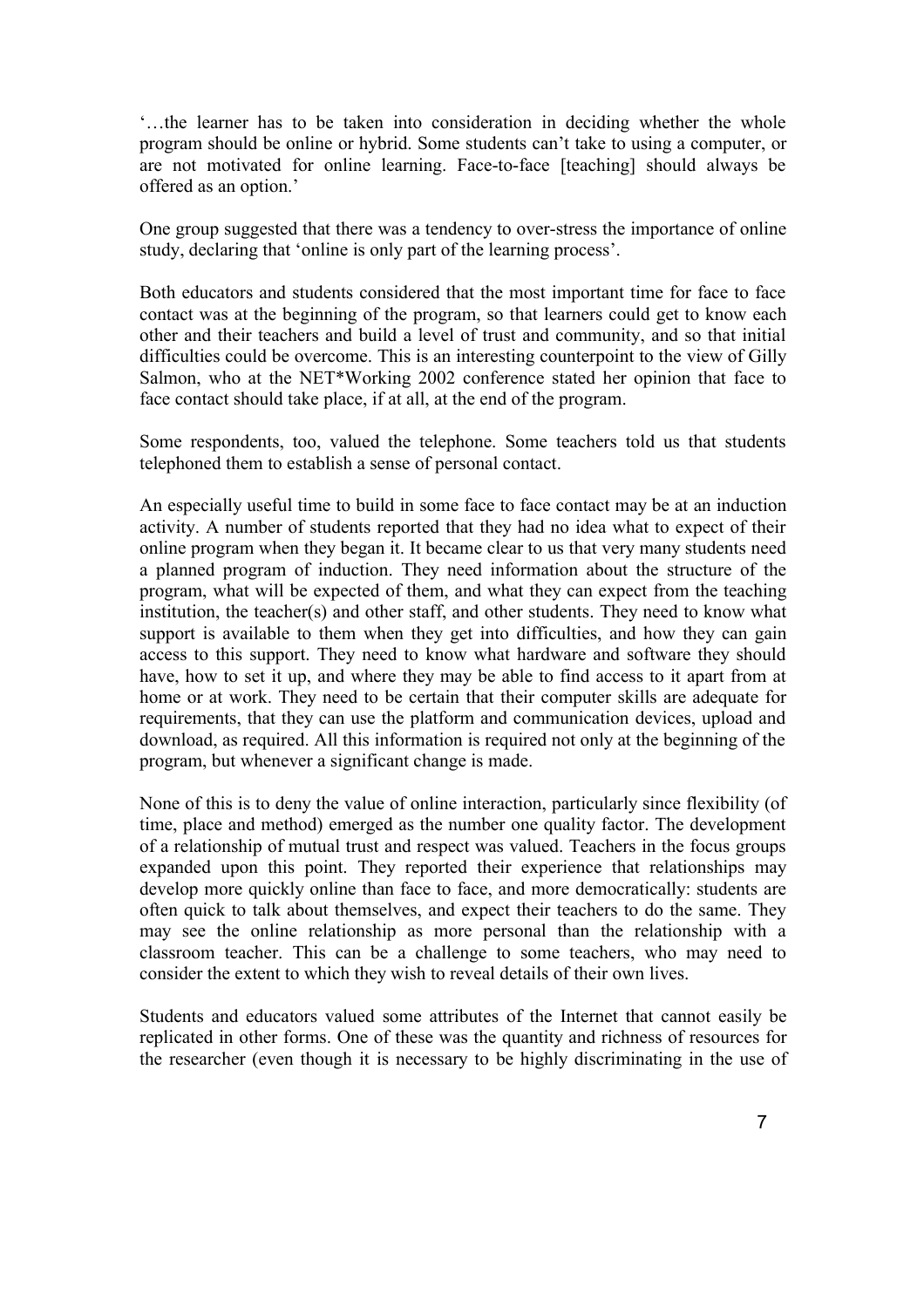these). Another is the ability to interact with fellow-students in far-flung places, and to interact at a personal level with subject experts from around the world.

Online communication demands some special skills on the part of the teacher. It is necessary to set the tone for online discussion, to spell out the boundaries of acceptable and unacceptable expression, and to ensure that discussion is not dominated by a few individuals. Teachers must respond promptly to postings, and ensure that their written language is clear, positive and respectful of students' feelings, since there are no visual cues to compensate for poorly chosen words. They can participate in discussion in order to keep up momentum and enthusiasm, but should encourage the students to take centre stage. Some of the educators who took part in the study saw the potential for the development of online learning communities in which students could share in the leadership roles, while teachers could work with individual students who needed this attention. Learners were not aware of this possibility, mostly having a more teacher-centred orientation.

### **6. Conclusion**

It is clear from our study that TAFE students value flexibility most highly of all the attributes of online study. Clearly crucial, too, is the skill of the teacher, not only in making good use of the online technologies, but, most importantly, in doing what good teachers have always done: providing a safe, supportive setting in which students can learn. One way to make the most of these two factors is to offer to those students who want it the opportunity for face to face and telephone interaction as well as online services.

This may present some challenges to teaching institutions, in terms of cost and staff management. Particularly where students are working in a self-paced manner, it may demand some ingenuity to organise. On the other hand, activities such as introductory workshops have long been a successful part of distance education programs. At the same time, it should not be forgotten that some students prefer to work independently, or are precluded for one reason or another from attending in person, and their needs too must be catered for.

### **7. References**

Australian National Training Authority (1998). *A bridge to the future: Australia's national strategy for vocational education and training 1998-2003.* Brisbane, Australian National Training Authority.

Cashion, J. and Palmieri, P. (2002). *'The secret is the teacher': the learner's view of online learning*. Adelaide, NCVER.

Chizmar, J. F. and Williams, D. B. (1997). *Internet delivery of instruction: issues of best teaching practice, administrative hurdles, and old-fashioned politics*. Information Profession and the Information Professional, 1997 CAUSE annual conference, Orlando, Florida.